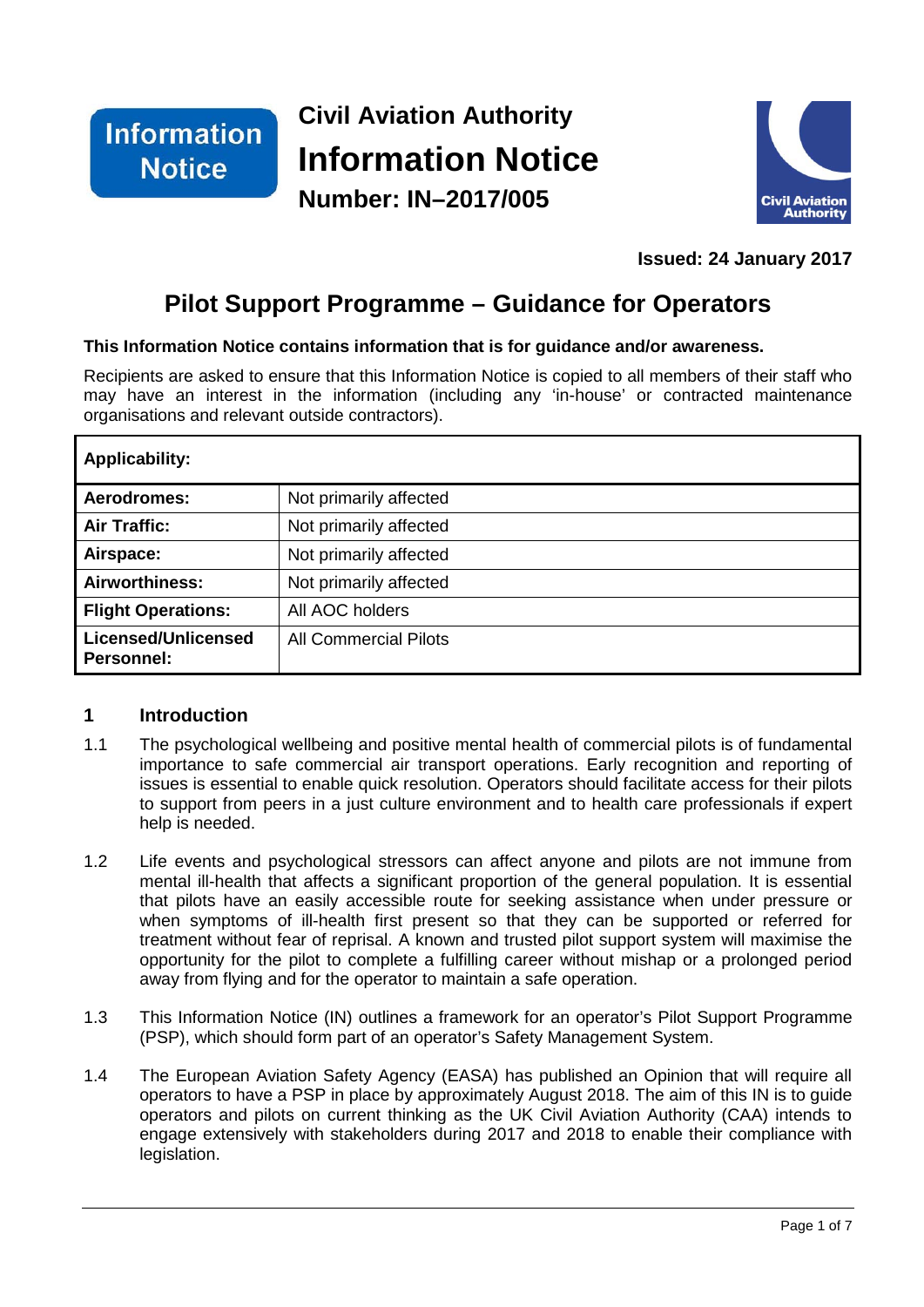#### **2 Background**

- 2.1 The European Aviation Safety Agency (EASA) convened a Task Force after the Germanwings accident in March 2015. Recommendation 6 of the Task Force's report published on 16 July 2016 stated *'The Task Force recommends the implementation of pilot support and reporting systems, linked to the employer Safety Management System within the framework of a non-punitive work environment and without compromising Just Culture principles. Requirements should be adapted to different organisation sizes and maturity levels, and provide provisions that take into account the range of work arrangements and contract types'.*
- 2.2 Subsequently EASA created an Action Plan to put the Task Force recommendations into effect. A rulemaking task RMT.0700 was created to discuss EASA's proposals for rule changes. Following consultation with stakeholders, rules have been proposed by EASA and incorporated into a proposal for amendment of European legislation.
- 2.3 EASA Opinion No. 14/2016 proposes changes to Air OPS rules **[\(Regulation \(EU\)](https://www.easa.europa.eu/system/files/dfu/Annex%20to%20draft%20Commission%20Regulation%20amending%20regulation%20965-2012.pdf)  No. [965/2012\)](https://www.easa.europa.eu/system/files/dfu/Annex%20to%20draft%20Commission%20Regulation%20amending%20regulation%20965-2012.pdf)**:

#### *CAT.GEN.MPA.215 Support programme*

*The operator shall enable, facilitate and ensure access to a support programme that will assist and support flight crew members in recognising, coping with, and overcoming any problem which might negatively affect their ability to safely exercise the privileges of their licence. Such access shall be made available to all flight crew members.*

This EASA Opinion is currently with the European Commission to be used as the basis for the preparation of the amended Air OPS Regulation.

- 2.4 A corresponding draft EASA Decision has also been published; the relevant paragraphs are **[AMC 1-4 and GM 1-6 to CAT.GEN.MPA.215](https://www.easa.europa.eu/system/files/dfu/Draft%20AMC-GM%20to%20part%20ARO%20%28for%20information%20only%29.pdf)**. These cover the principles and elements of a support programme, confidentiality and protection of data, training and awareness and general guidance. The final Decision will not be published until the text of the amended legislation has been adopted.
- 2.5 It is anticipated that the rules will come into effect in late summer of 2017 and there will be a transition period of 2 years for implementation. The information contained in this IN is intended to assist operators in preparing for and implementing these rules as a PSP may take 1-2 years to set up.

#### **3 Scope**

- 3.1 The PSP should include the following elements:
	- a) Education on mental health in the aviation workplace
	- b) Pilot Peer Assistance Network (P-PAN)
	- c) Training
	- d) Wellbeing and health promotion
	- e) Critical incident support
	- f) Mitigation of risk of loss of licence
	- g) Evaluation and feedback
- 3.2 All operators should have a drugs and alcohol policy, to include access to support for pilots through the PSP.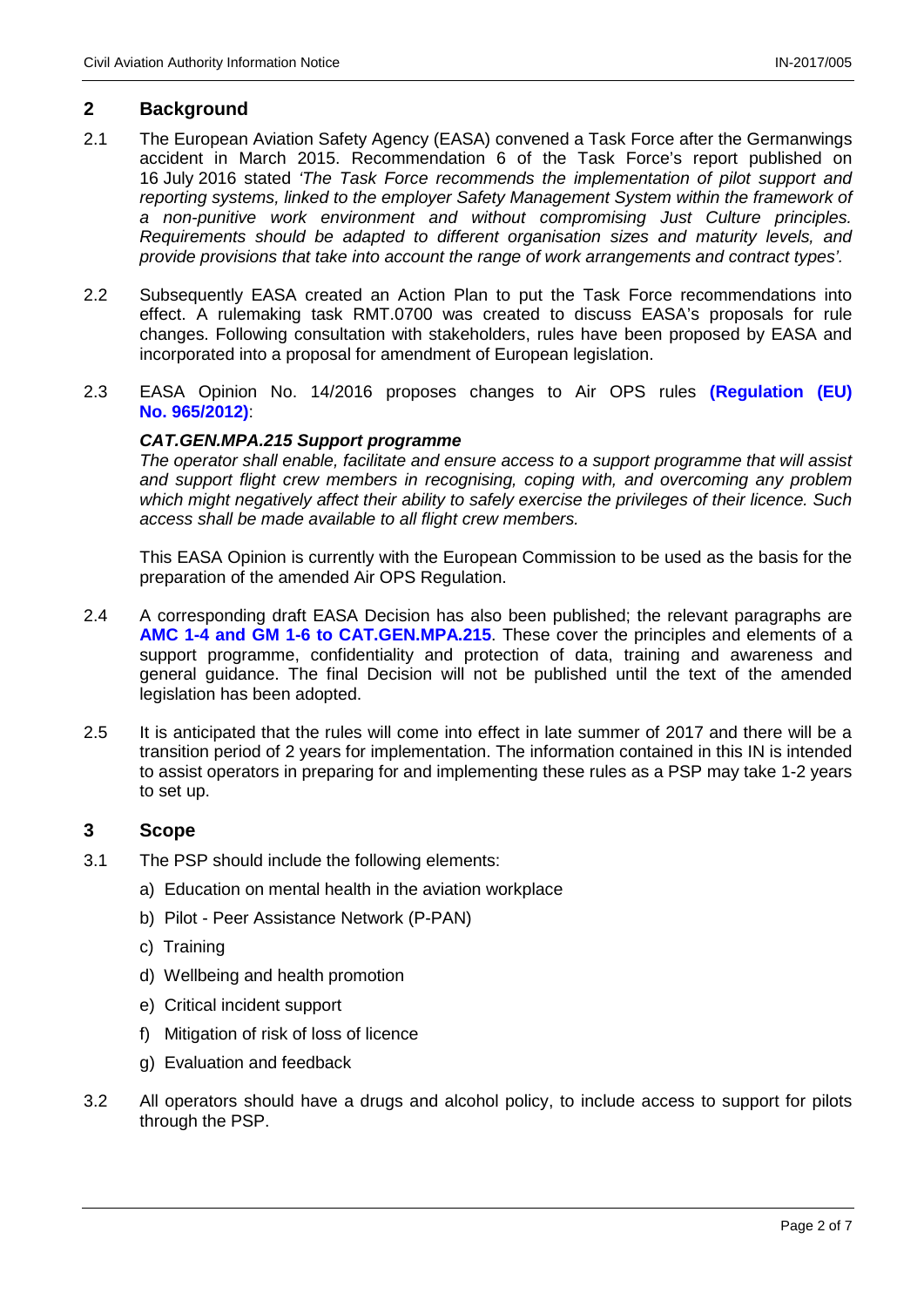#### **4 Education**

- 4.1 Education of pilots can be undertaken by the operator or by an external provider. The medical professionals involved should have specialist training and knowledge of aviation and may include psychologists, aviation medicine specialists and psychiatrists. Some face-to-face education is desirable but on-line computer based training and Apps may be useful adjuncts.
- 4.2 Early recognition of issues is known to be key to the high success rates of a PSP. The primary aim is to keep the pilot flying or returned to flying as soon as possible. The following elements should form part of the education syllabus for all pilots:
	- self-awareness
	- ranges of 'normal' behaviour and reactions
	- work-related and other life stressors
	- coping strategi*e*s; how to maximise personal resilience to adverse life events
	- the importance of seeking assistance early before mental ill-health or psychological issues present a risk to a career or the safety of others
	- destigmatising mental ill-health
	- the availability of further help pathways e.g. self-help information, P-PAN referrals to health professionals, pilot representative organisations, emergency organisations and other support associations
	- signs and symptoms of mental ill health; early recognition of the most common mental illhealth conditions e.g. depression, anxiety, post traumatic stress disorder, panic disorder, obsessive-compulsive disorder
	- drugs and alcohol; potential effects and early signs of misuse
	- medication (prescription or available 'over the counter' or internet); potential effects and early signs of misuse
	- when it is appropriate to flag concerns about a colleague to them and when to report concerns to others without a colleague's consent
	- making families aware of the P-PAN facility for reporting concerns
	- scope of programme (e.g. grievance, industrial, managerial issues are not within scope)
- 4.3 There should be active promotion of the programme within the organisation.
- 4.4 The CAA is looking at developing educational material that could be made available to all commercial pilots to facilitate the introduction of this aspect of the PSP for UK operators.

#### **5 Pilot - Peer Assistance Network**

- 5.1 The CAA is currently exploring facilitating the setting up of a UK national P-PAN which could be available to all UK commercial pilots.
- 5.2 A P-PAN comprises of a facility for a pilot to contact a trained peer on a confidential basis when they require help, advice or assistance with a developing social, personal or health issue.
- 5.3 Mechanisms of access should be multiple to facilitate contact from pilots by whatever mode is most suitable for them e.g. web based, e-mail, telephone. The P-PAN must be easy to access to encourage use.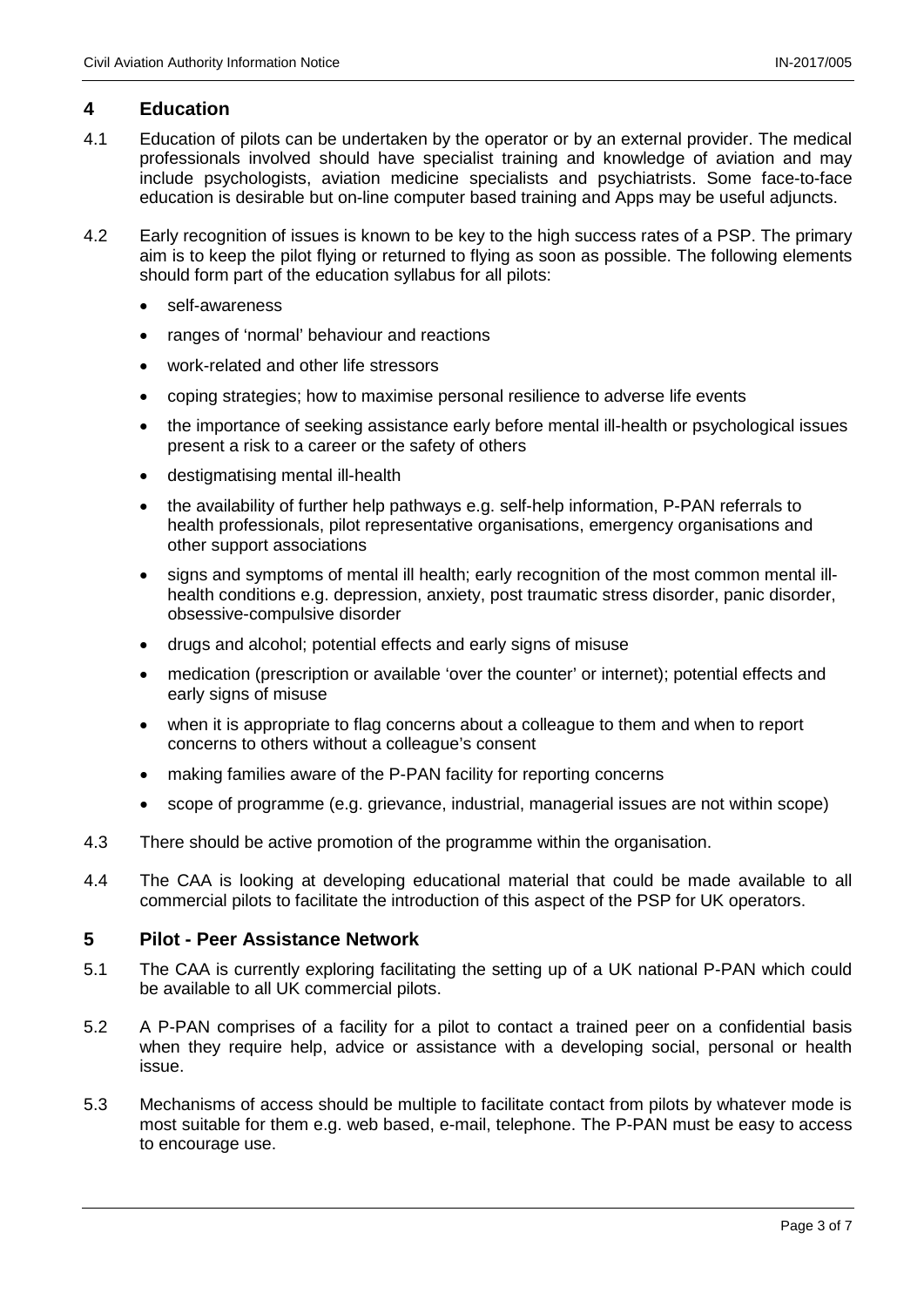- 5.4 There should be an agreed code of conduct for peers to create and maintain a high level of confidence for users of the service.
- 5.5 Access to the pilot peer support network should ideally be available on 7 days of the week, preferably with a 24 hour phone service available for urgent issues and advice on an exceptional basis.
- 5.6 Ideally the P-PAN would also have a facility for families to report concerns and access support, with appropriate procedures to guard against system misuse.
- 5.7 Similarly access to professional advice for peer supporters should be provided on 7 days per week for routine issues and 24 hour basis for urgent situations.
- 5.8 All volunteer peers should receive training appropriate to their role to ensure that issues are handled appropriately, objectively and sensitively and so that pilots can be referred for professional advice or signposted to other services as required. Periodic meetings should be arranged to share experiences and discuss anonymised cases.
- 5.9 The roles of professional medical and healthcare advisors such as clinical psychologists, aviation medical specialists, psychiatrists and counsellors in the P-PAN should be defined.
- 5.10 The P-PAN should be independent of management and independent of the regulator.

#### **6 Training**

- 6.1 All training should be provided by appropriately qualified and experienced professionals.
- 6.2 Pilot peer volunteers should undergo a selection procedure to ensure they are suited to the role. They should be approachable, trustworthy, non-judgemental and have good listening skills. There should be representation from all areas of the pilot community with diversity of age, fleet, gender and background. The aim should be to train a cohort of pilots proportionate to the risk.
- 6.3 Training of pilot peer volunteers should cover:
	- the overall aims of the programme
	- code of practice and ethics
	- importance of confidentiality
	- their function and knowledge of limits of their role and competence
	- basics of psychology
	- mental health first aid principles and intervention techniques
	- signs of mental ill-health including recognition of 'red flags' requiring escalation and urgent professional assistance
	- clear onward referral pathways and signposting to other sources of assistance
	- when it is appropriate to report a colleague without consent
	- how to handle concerns raised by others including how to verify veracity of report (to limit potential abuse of the system)
	- mutual support for 'difficult' cases, how to look after themselves including access to debriefing and counselling if needed
	- governance and organisational support arrangements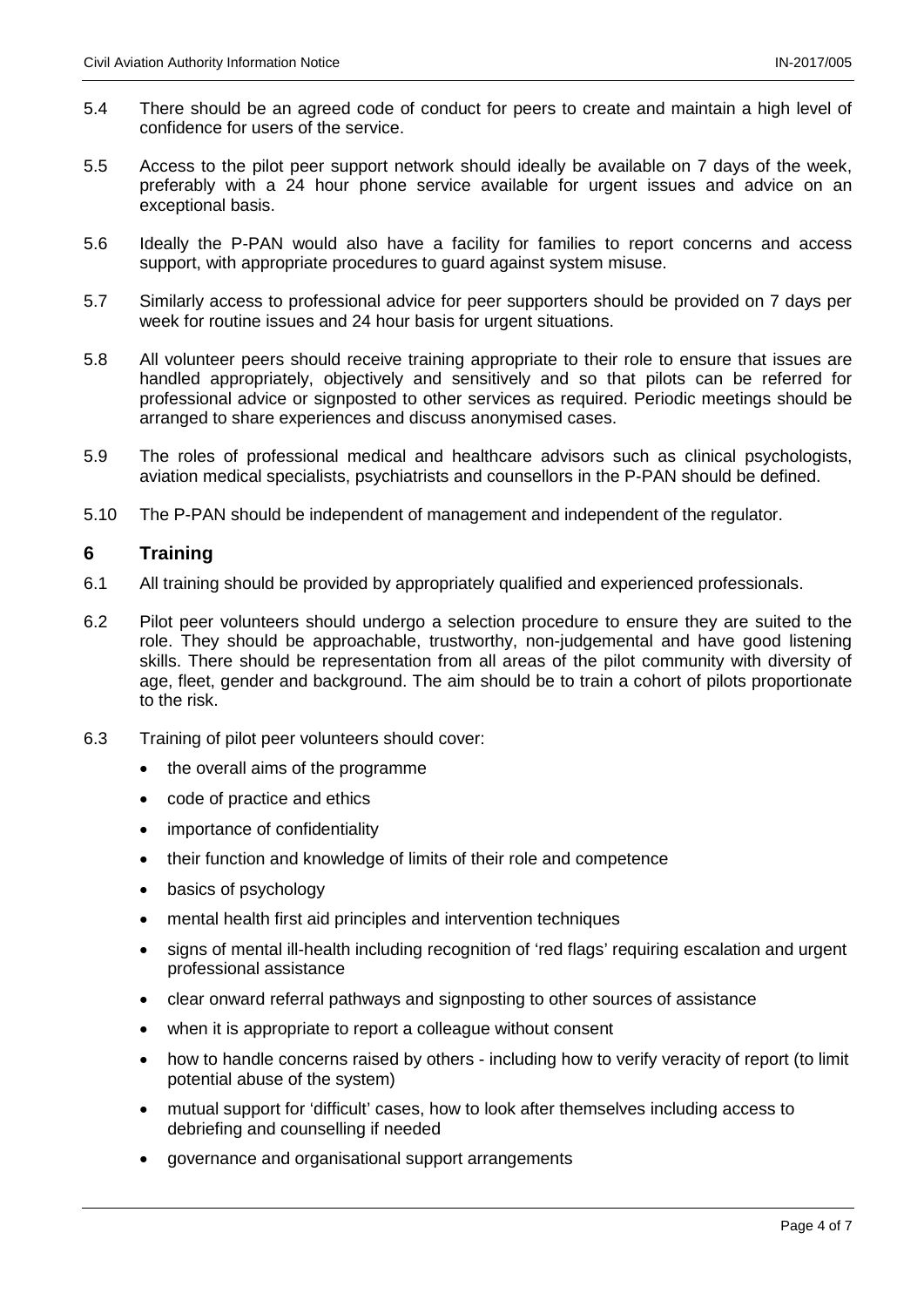- limits of responsibilities and liability
- 6.4 Training of managers should include how to support a pilot returning to work after illness or during a significant life event. This should include how to engage occupational health support and exercise flexibility in these situations e.g. considering ground duties or a graduated increase in hours and how to manage rosters, especially during the early return to work period.
- 6.5 Training of health care professionals should include relevant topics in Aviation and Space Medicine, psychology as applied in aviation and the regulation of aeromedical certification.
- 6.6 Both initial and recurrent training needs should be considered.
- 6.7 A wide range of opportunities should be utilised to embed promotion of the PSP. Suitable points of contact with pilots may include annual Crew Resource Management (CRM) and Safety and Emergency Procedures (SEP) training.

#### **7 Wellbeing and Health Promotion**

- 7.1 The operator should promote good health and positive lifestyle behaviours of pilots to minimise the risk of illness and injury.
- 7.2 The operator should have a policy on the temporary relief from duties for life crises such as bereavement or serious illness in a spouse or close relative.

#### **8 Critical Incident Support**

- 8.1 All pilots should be trained on what constitutes a 'critical incident' and the importance and necessity of debriefing all staff involved. Individual formal debriefing and consultations will usually be appropriate.
- 8.2 The operator's critical incident response procedure should include immediate and longer term access to counselling, with counsellors having received appropriate training.

#### **9 Mitigation of Risk of Loss of Licence**

- 9.1 All operators should provide, or ensure pilots have information about, loss of licence insurance schemes.
- 9.2 Policies to manage risks resulting from fear of loss of licence should be included in the operator's Safety Management System (SMS) to minimise career jeopardy from ill-health.

#### **10 Evaluation and Feedback**

- 10.1 Anonymised data should be periodically reviewed to assess effectiveness of the PSP, to analyse trends and broad categories of reasons for using the P-PAN and to determine future training and support needs.
- 10.2 P-PAN records management, analysis and reporting should be entirely independent of the operator.
- 10.3 Annual reports should be provided by the managerial governance lead to the Board/Executive team of the AOC holder to include measures of effectiveness e.g. number of reports to the P-PAN, sickness absence rates, number of mandatory occurrence reports submitted. Feedback should be provided annually to all pilots on its effectiveness and promoting its use.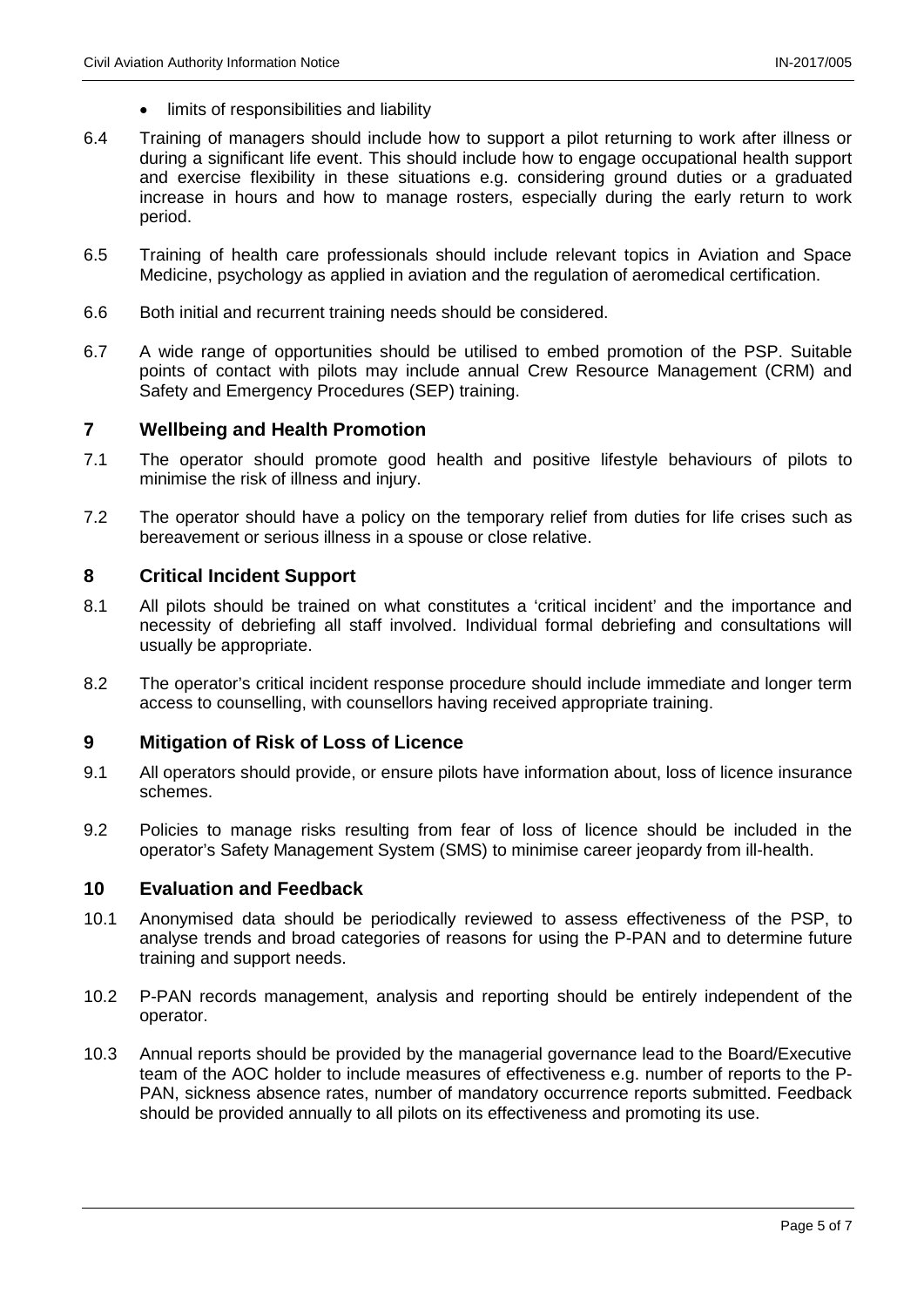### **11 Drugs and Alcohol Policy**

- 11.1 All operators should have a drugs and alcohol policy enshrined within their Safety Management System (SMS).
- 11.2 The CAA has issued guidance for operators on the establishment of a drugs and alcohol policy, as per **[IN-2015/012](http://publicapps.caa.co.uk/modalapplication.aspx?appid=11&mode=detail&id=6637)**.

#### **12 Structure and Funding**

- 12.1 It is appropriate for a number of PSP models to be developed, internal and external to airlines and other AOC holders, as pilots will have different issues and may wish to access a P-PAN unconnected with their employer in some situations. A role for pilot representatives should be considered. There may also be a role for collective agreements between airlines and other AOC holders and independent third party providers and other co-operative arrangements. Other parties may also be involved e.g. clergy, social care providers.
- 12.2 Notwithstanding the reporting of concerns, there should be no access to identifiable P-PAN data by AOC management or regulator.
- 12.3 The peer supporters usually volunteer their services but their training and the time needed for training and work related to peer support is funded by the operator.
- 12.4 The operator should provide indemnity for volunteer peers.
- 12.5 Smaller operators may wish to join together to provide pilot support via a co-operative network to encourage pilots to seek advice from peers independent to their organisation, therefore encouraging reporting by enabling the neutrality and confidentiality of reporting to be maintained.
- 12.6 Although the structure and processes of a PSP are likely to vary according to an operator's size and maturity the basic principles outlined in this IN should be applied in all cases.

#### **13 Confidentiality**

- 13.1 Maintaining strict confidentiality is essential for a pilot peer support network to be successful and achieve its aim as its effectiveness will rely on the establishment of trust between reporters and the recipients of reports. Concerns reported should be handled in a confidential manner. Peers should sign a confidentiality agreement.
- 13.2 Reporters should give their consent for information to be passed on to other individuals if appropriate, including when referral to a medical professional is indicated. Where the ongoing fitness of a pilot for medical certification is in doubt or there is a decrease in medical fitness advice should be sought from an aviation medical specialist (as mandated in *MED.A.020 Decrease in medical fitness* of *(EU) No. 1178/2011*.
- 13.3 All contact modes and record storage should be secure. Medical confidentiality guidelines and data protection legislation must be applied - including the Data Protection Act 1998, the EU Directive (95/46/EC) and General Medical Council guidance on Confidentiality 2009.
- 13.4 Notwithstanding the need for confidentiality a mechanism must be put in place to allow peers who are concerned about information they have received to seek advice from an aviation medical specialist without the pilot's consent if there is concern that the pilot may present an imminent risk to flight safety and could pose a risk of harm to the public. In this circumstance the aviation medical specialist should report this concern to the UK CAA (or relevant Licensing Authority if the pilot is not a UK licence holder) without delay.